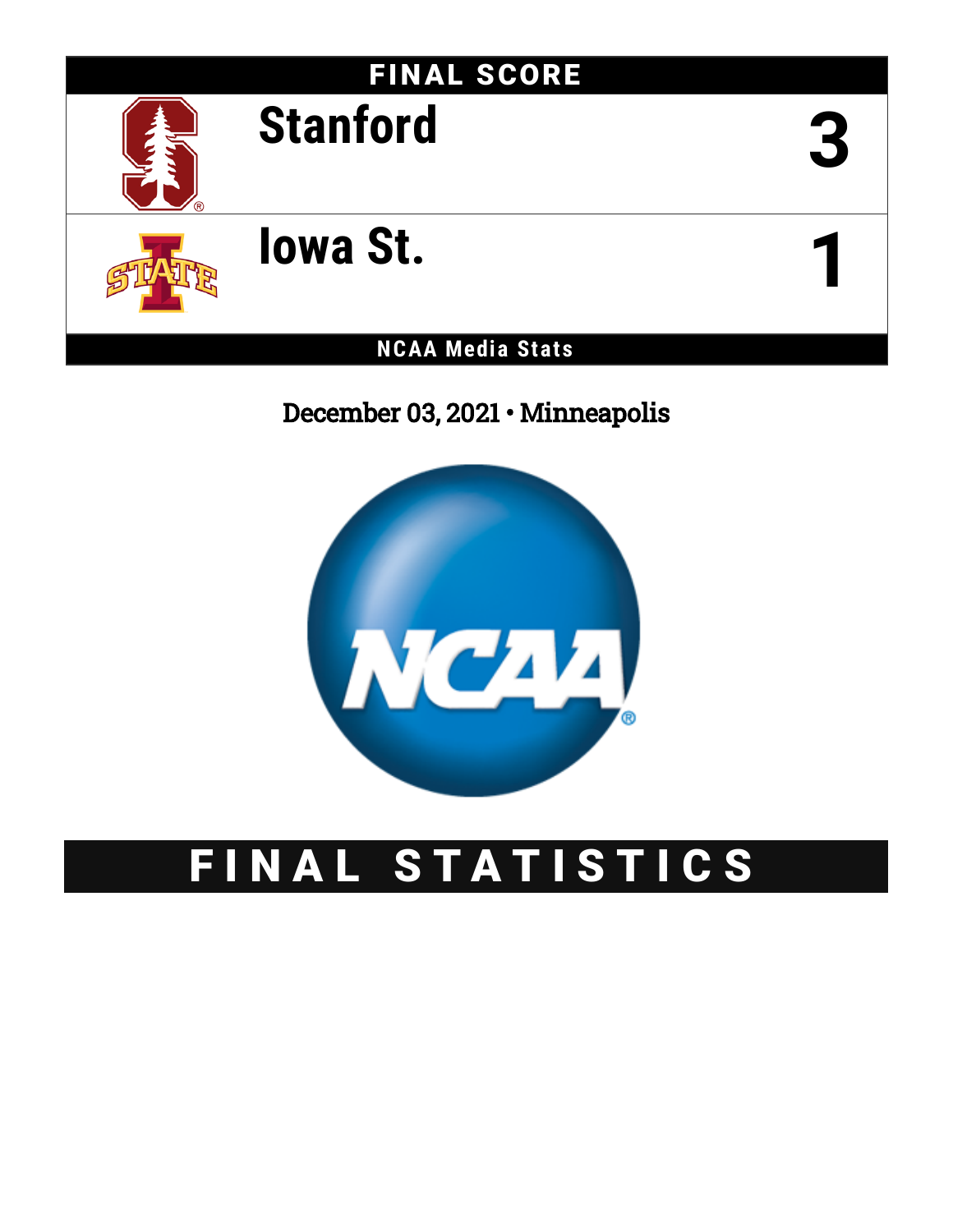## **Official Volleyball Box Score (Final) Stanford vs Iowa St. December 03, 2021 at Minneapolis**



#### **Stanford -- 3**

|    | ں -- ualliviu   |                |          |                |               |          |                |              |                |                |              |          |                |    |              |                |
|----|-----------------|----------------|----------|----------------|---------------|----------|----------------|--------------|----------------|----------------|--------------|----------|----------------|----|--------------|----------------|
|    |                 |                |          |                | <b>Attack</b> |          |                | <b>Serve</b> |                |                |              |          | <b>Block</b>   |    |              |                |
| ## | <b>Stanford</b> | s              | Κ        | Е              | TA            | Pct      | Ast            | SA           | <b>SE</b>      | <b>RE</b>      | <b>Dig</b>   | BS       | BA             | BE | <b>BHE</b>   | Pts            |
| 22 | Baird, Caitie   | 4              | 22       | 3              | 48            | .396     |                | 2            |                |                |              |          | 2              | 0  | 0            | 25             |
| 10 | Kipp, Kendall   | 4              | 20       | 5              | 36            | .417     |                |              | 3              | 0 <sub>1</sub> | 11           | 0        | $\overline{2}$ |    | 0            | 22             |
| 17 | Francis, Sami   | 4              | 10       | 2              | 28            | .286     | 0              | 0            | $\overline{0}$ | 0              | 5            | 0        | າ              | 0  | 0            | 11             |
| 3  | Campbell, Holly | 4              | 6        | $\overline{2}$ | 13            | .308     | $\overline{0}$ | 0            | $\overline{0}$ | 0 <sub>1</sub> | $\mathbf{0}$ | 3        | 4              | 0  | $\mathbf{0}$ | 11             |
| 2  | Miner, Kami     | 4              |          |                | 6             | .167     | 52             |              | $\overline{0}$ | 0              |              |          |                | 0  | 0            | 1.5            |
| 14 | Vicini, McKenna | 4              |          | $\mathcal{P}$  | 6             | $-0.167$ | $\overline{0}$ | $\Omega$     | 0              | 0              |              |          | 3              | 0  | 0            | 3.5            |
|    | Lougeay, Alex   | C              | 0        |                | 0             | .000     | $\overline{0}$ | ົ            | $\mathbf 1$    | 0              |              | 0        | U              | 0  | 0            | $\overline{2}$ |
| 4  | Beaven, Taylor  | 4              | 0        | $\Omega$       | 0             | .000     | $\mathbf{1}$   | 0            | 3              | $\overline{2}$ | 11           | 0        | 0              | 0  | 0            | 0              |
| 9  | Oglivie, Elena  | 4              | U        |                | $\Omega$      | .000     | 2 <sub>1</sub> | C            | $\overline{0}$ | 2              | 20           | $\Omega$ | n              | 0  | 0            | $\overline{2}$ |
| 16 | Berty, Natalie  | $\overline{2}$ | $\Omega$ |                | 0             | .000     | $\overline{0}$ |              | 1.             | $\Omega$       |              | 0        | 0              | 0  | 0            | 0              |
|    | Totals          | 4              | 60       | 14             | 137           | .336     | 57             |              | 9              | 4              | 67           | 4        | 14             |    | 0            | 78             |

#### **TOTAL TEAM BLOCKS: 11 SIDEOUT PCT: 70% POINT SCORING PCT: 43.3%**

| <b>Team Attack By Set</b> |    |    |      | <b>GAME SCORES</b> |    |    |    |    |
|---------------------------|----|----|------|--------------------|----|----|----|----|
| Set                       |    | ТA | Pct  | Stanford (3)       | 25 | 23 | 25 | 25 |
|                           | 15 | 32 | .406 | lowa St. $(1)$     | 19 | 25 | 18 |    |
| റ<br>∠                    | 16 | 43 | .163 |                    |    |    |    |    |
| ີ<br>ບ                    | 13 | 34 | .324 |                    |    |    |    |    |
|                           | 16 | 28 | .536 |                    |    |    |    |    |

### **Iowa St. -- 1**

|    | ו -- .וט סייטו      |   |    |                |               |                   |          |              |                 |                |                 |          |                |                |             |            |
|----|---------------------|---|----|----------------|---------------|-------------------|----------|--------------|-----------------|----------------|-----------------|----------|----------------|----------------|-------------|------------|
|    |                     |   |    |                | <b>Attack</b> |                   |          | <b>Serve</b> |                 |                |                 |          | <b>Block</b>   |                |             |            |
| ## | lowa St.            | s | Κ  | Е              | TA            | <b>Pct</b>        | Ast      | <b>SA</b>    | <b>SE</b>       | <b>RE</b>      | Dig             | BS       | <b>BA</b>      | BE             | <b>BHE</b>  | <b>Pts</b> |
| 6  | Holthaus, Eleanor   | 4 | 15 | 4              | 45            | .244              |          | 0            | $\Omega$        |                | 12 <sub>1</sub> | 0        | 0              | 0              |             | 15         |
| 17 | Herrera, Candelaria | 4 | 12 | 3              | 23            | .391              | 0        | 0            |                 | $\mathbf{0}$   | 3               |          | $\overline{4}$ | $\Omega$       | 0           | 15         |
| 9  | Hatch.Annie         | 4 | 8  | 4              | 34            | .118              | 0        | 0            | 0               |                | 3               | $\Omega$ | ٠              |                | 0           | 8.5        |
| 1  | Mantz, Kenzie       | 4 |    | 4              | 16            | .188              | 0        | $\mathbf{0}$ | 0 <sup>1</sup>  | 0              | $\overline{2}$  | 0        | 3              | 0              | 0           | 8.5        |
| 12 | Engelbrecht, Alexis | 4 |    | $\overline{2}$ | 11            | .182              |          | 0            | 0               |                | 0               |          | $\overline{2}$ | 0              | 0           | 5          |
| 5  | Andersen, Brooke    | 4 | 3  |                | 8             | .250              |          |              | $\overline{2}$  |                | 5 <sup>1</sup>  | $\Omega$ | 0              | $\Omega$       | $\mathbf 0$ | 4          |
| 3  | Newsome, Jaden      | 4 | っ  |                | 9             | .111              | 37       | 0            | $\overline{2}$  | 0              | 9               | 0        | 2              |                |             | 3          |
| 15 | Rhodes, Avery       |   |    |                | 3             | .000              | $\Omega$ | $\mathbf{0}$ | $\overline{0}$  | 0              | $\overline{0}$  | $\Omega$ | $\mathbf{0}$   | 0              | 0           |            |
|    | Heidemann, Addi     |   | 0  | 0              | $\Omega$      | .000              | 0        | $\Omega$     | $\Omega$        | 0              | $\mathbf{0}$    | 0        | 0              | 0              | 0           | 0          |
| 8  | Stonestreet, Brooke | 4 |    | 0              | $\Omega$      | .000 <sub>1</sub> | 0        |              | 5               | 3              | $\overline{ }$  | 0        | $\mathbf{0}$   | $\Omega$       | 0           |            |
| 11 | Petry, Allie        | 3 | 0  | $\Omega$       | 0             | .000              | 0        |              | $\Omega$        | 0              | 6               | $\Omega$ | $\mathbf{0}$   | 0              | $\Omega$    |            |
| 13 | Popovic, Marija     | 4 |    | 0              | 0             | .000 <sub>1</sub> | 3        |              | $\overline{0}$  | $\overline{2}$ | 11              |          | 0              | $\Omega$       | 0           |            |
|    | Totals              | 4 | 52 | 20             | 149           | .215              | 43       | 4            | 10 <sub>1</sub> | $\overline{ }$ | 58              |          | 12             | $\overline{2}$ |             | 63         |

#### **TOTAL TEAM BLOCKS: 7 SIDEOUT PCT: 56.7% POINT SCORING PCT: 30%**

| <b>Team Attack By Set</b> |    |     |    |      |  |  |  |  |  |  |
|---------------------------|----|-----|----|------|--|--|--|--|--|--|
| Set                       |    |     | TA | Pct  |  |  |  |  |  |  |
|                           | 13 | հ   | 41 | .171 |  |  |  |  |  |  |
| 2                         | 15 |     | 42 | .262 |  |  |  |  |  |  |
| ົ                         | 13 | ี่ค | 35 | 200  |  |  |  |  |  |  |

4 11 4 31 .226

Site: Maturi Pavilion (Minneapolis) Date:12/3/2021 - Attendance: 0 - Time: 2:06 Referees: Julie Voeck; Dan Houser; Jeff Krause; Sarah Myres;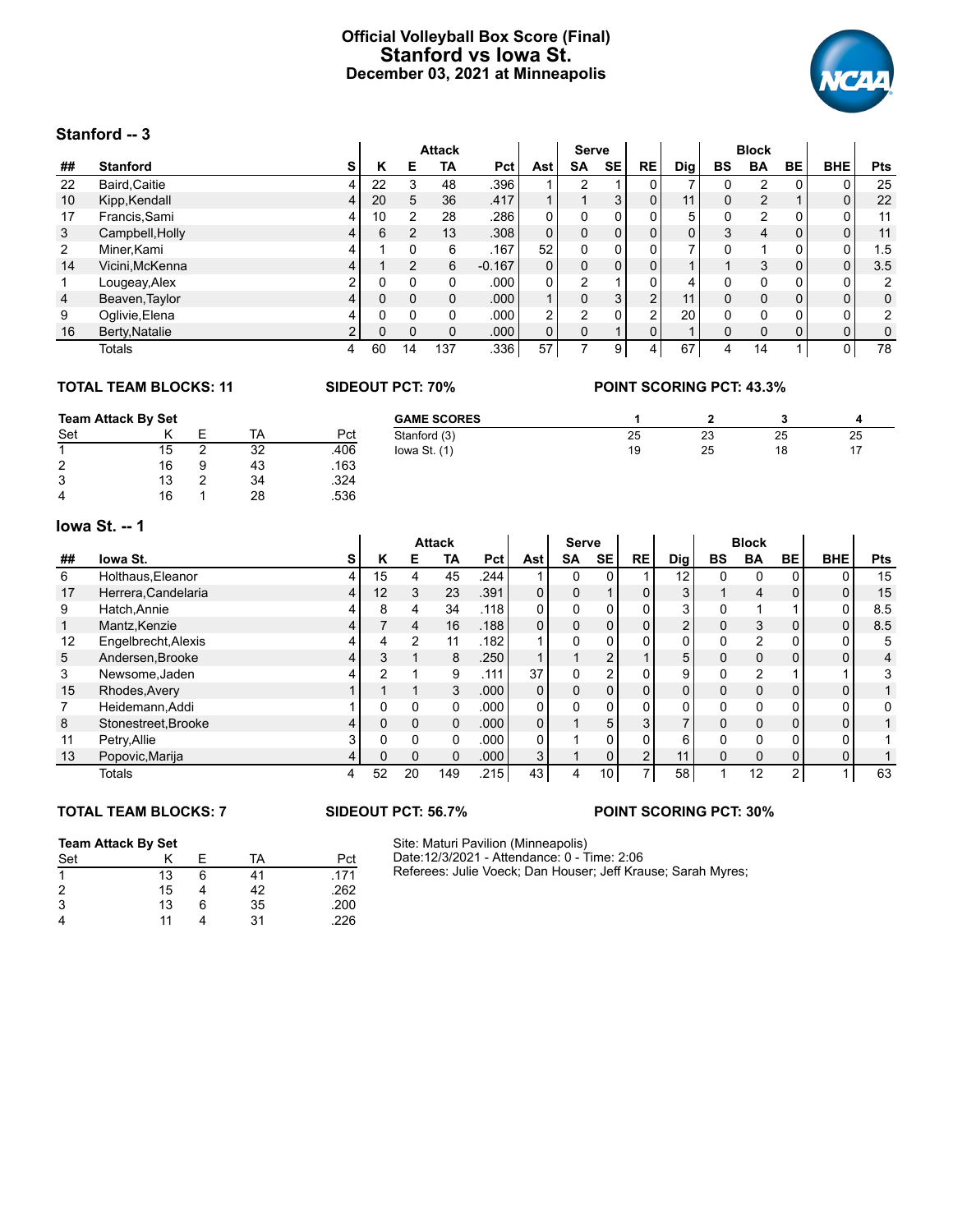### **Iowa State vs. Stanford Play-by-Play Summary (1st set)**



| Score     | Plays: Set 1                                                                                                                                    | Serve | Point |
|-----------|-------------------------------------------------------------------------------------------------------------------------------------------------|-------|-------|
|           | Iowa St. starters: Mantz, Kenzie; Newsome, Jaden; Holthaus, Eleanor; Hatch, Annie; Engelbrecht, Alexis;<br>Popovic, Marija; Herrera, Candelaria |       |       |
|           | Stanford starters: Miner, Kami; Campbell, Holly; Beaven, Taylor; Oglivie, Elena; Kipp, Kendall;<br>Vicini, McKenna; Baird, Caitie               |       |       |
|           | STA sub in: Oglivie, Elena.                                                                                                                     |       |       |
|           | ISU sub in: Popovic, Marija.                                                                                                                    |       |       |
| $1 - 0$   | [Serve: Beaven, Taylor] Kill by Baird, Caitie (assist from Kipp, Kendall).                                                                      | S:STA | P:STA |
| $2 - 0$   | [Serve: Beaven, Taylor] Kill by Baird, Caitie (assist from Miner, Kami).                                                                        | S:STA | P:STA |
| $2 - 1$   | [Serve: Beaven, Taylor] Kill by Engelbrecht, Alexis (assist from Newsome, Jaden).                                                               | S:STA | P:ISU |
|           | ISU sub in: Herrera, Candelaria.                                                                                                                |       |       |
|           | ISU sub in: Popovic, Marija.                                                                                                                    |       |       |
| $3 - 1$   | [Serve: Popovic, Marija] Kill by Campbell, Holly (assist from Miner, Kami).                                                                     | S:ISU | P:STA |
|           | STA sub in: Berty, Natalie.                                                                                                                     |       |       |
|           | STA sub in: Vicini, McKenna.                                                                                                                    |       |       |
| $3-2$     | [Serve: Berty, Natalie] Kill by Mantz, Kenzie (assist from Newsome, Jaden).                                                                     | S:STA | P:ISU |
|           | ISU sub in: Andersen, Brooke.                                                                                                                   |       |       |
|           | STA sub in: Oglivie, Elena.                                                                                                                     |       |       |
| $4 - 2$   | [Serve: Andersen, Brooke] Kill by Baird, Caitie.                                                                                                | S:ISU | P:STA |
| $4 - 3$   | [Serve: Miner, Kami] Attack error by Baird, Caitie.                                                                                             | S:STA | P:ISU |
|           | ISU sub in: Stonestreet, Brooke.                                                                                                                |       |       |
| $4 - 4$   | [Serve: Stonestreet, Brooke] Service ace by Stonestreet, Brooke (Reception Error: Beaven, Taylor).                                              | S:ISU | P:ISU |
| $4 - 5$   | [Serve: Stonestreet, Brooke] Kill by Holthaus, Eleanor (assist from Newsome, Jaden).                                                            | S:ISU | P:ISU |
| $4 - 6$   | [Serve: Stonestreet, Brooke] Block Assist by Newsome, Jaden; Herrera, Candelaria (Attack error by<br>Kipp, Kendall).                            | S:ISU | P:ISU |
| $5-6$     | [Serve: Stonestreet, Brooke] Kill by Baird, Caitie (assist from Miner, Kami).                                                                   | S:ISU | P:STA |
|           | STA sub in: Francis, Sami.                                                                                                                      |       |       |
| $6-6$     | [Serve: Baird, Caitie] Block Assist by Kipp, Kendall; Vicini, McKenna (Attack error by Holthaus, Eleanor).                                      | S:STA | P:STA |
| $6 - 7$   | [Serve: Baird, Caitie] Kill by Holthaus, Eleanor (assist from Newsome, Jaden).                                                                  | S:STA | P:ISU |
|           | ISU sub in: Engelbrecht, Alexis.                                                                                                                |       |       |
| $7 - 7$   | [Serve: Herrera, Candelaria] Kill by Kipp, Kendall (assist from Miner, Kami).                                                                   | S:ISU | P:STA |
|           | ISU sub in: Popovic, Marija.                                                                                                                    |       |       |
|           | STA sub in: Campbell, Holly.                                                                                                                    |       |       |
| $8 - 7$   | [Serve: Oglivie, Elena] Service ace by Oglivie, Elena (Reception Error: Andersen, Brooke).                                                      | S:STA | P:STA |
| $9 - 7$   | [Serve: Oglivie, Elena] Kill by Francis, Sami (assist from Miner, Kami) - Block error by Newsome, Jaden.                                        | S:STA | P:STA |
| $9-8$     | [Serve: Oglivie, Elena] Kill by Newsome, Jaden (assist from Holthaus, Eleanor).                                                                 | S:STA | P:ISU |
|           | ISU sub in: Mantz, Kenzie.                                                                                                                      |       |       |
| $10 - 8$  | [Serve: Newsome, Jaden] Kill by Kipp, Kendall (assist from Miner, Kami).                                                                        | S:ISU | P:STA |
| $10-9$    | [Serve: Kipp, Kendall] Service error.                                                                                                           | S:STA | P:ISU |
|           | ISU sub in: Hatch, Annie.                                                                                                                       |       |       |
|           | ISU sub in: Petry, Allie.                                                                                                                       |       |       |
| $10 - 10$ | [Serve: Petry, Allie] Kill by Hatch, Annie (assist from Newsome, Jaden).                                                                        | S:ISU | P:ISU |
| $11 - 10$ | [Serve: Petry, Allie] Kill by Kipp, Kendall (assist from Miner, Kami).                                                                          | S:ISU | P:STA |
|           | STA sub in: Beaven, Taylor.                                                                                                                     |       |       |
| $11 - 11$ | [Serve: Beaven, Taylor] Kill by Hatch, Annie (assist from Engelbrecht, Alexis).                                                                 | S:STA | P:ISU |
|           | ISU sub in: Herrera, Candelaria.                                                                                                                |       |       |
|           | ISU sub in: Popovic, Marija.                                                                                                                    |       |       |
| $12 - 11$ | [Serve: Popovic, Marija] Kill by Campbell, Holly (assist from Miner, Kami) - Block error by Hatch, Annie.<br>STA sub in: Berty, Natalie.        | S:ISU | P:STA |
|           | STA sub in: Vicini, McKenna.                                                                                                                    |       |       |
|           | STA sub in: Berty, Natalie.                                                                                                                     |       |       |
| $13 - 11$ | [Serve: Berty, Natalie] Kill by Kipp, Kendall (assist from Miner, Kami).                                                                        | S:STA | P:STA |
| $14 - 11$ | [Serve: Berty, Natalie] Attack error by Mantz, Kenzie.                                                                                          | S:STA | P:STA |
|           | ISU sub in: Andersen, Brooke.                                                                                                                   |       |       |
| $14 - 12$ | [Serve: Berty, Natalie] Kill by Hatch, Annie (assist from Newsome, Jaden).<br>STA sub in: Campbell, Holly.                                      | S:STA | P:ISU |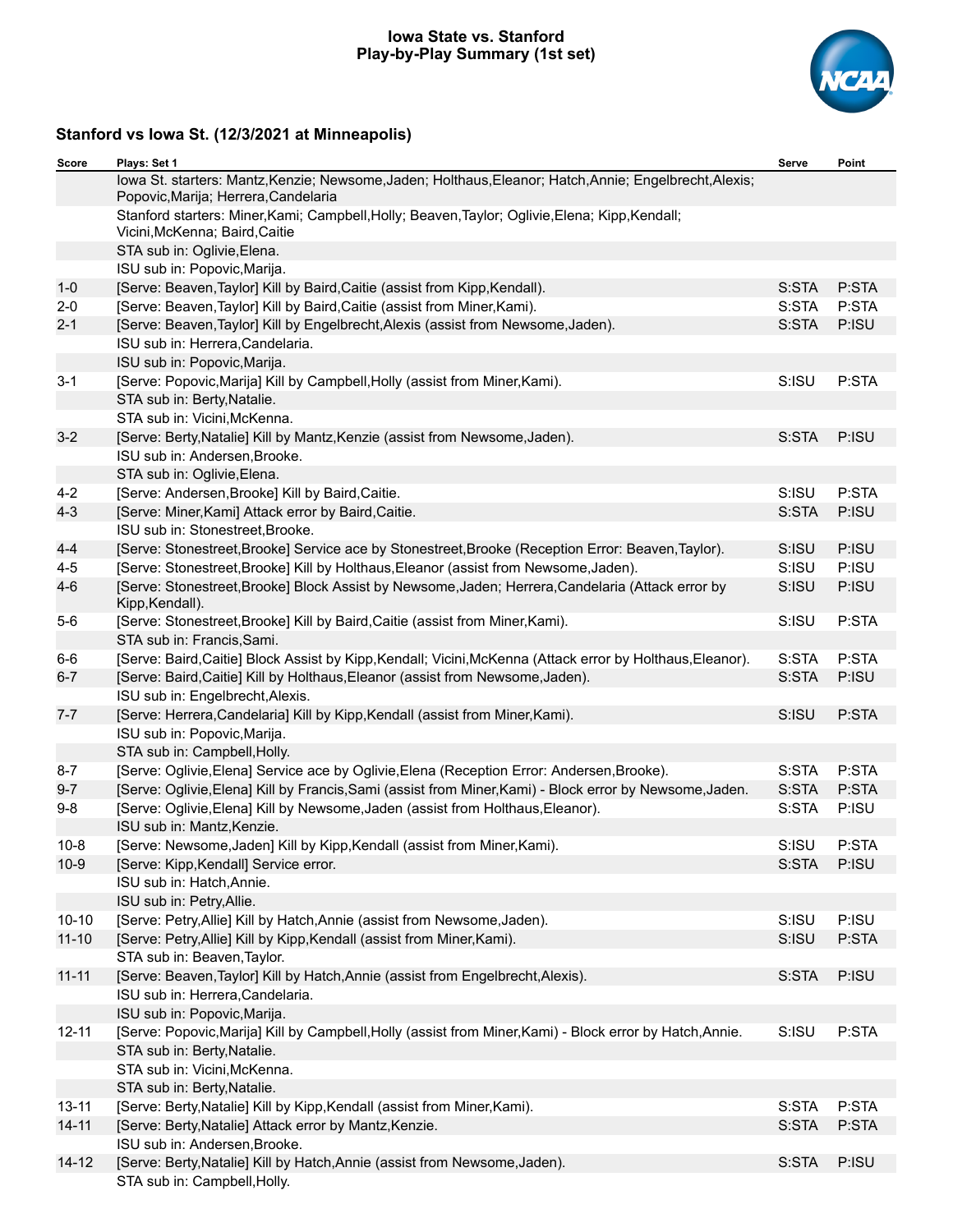| Score     | Plays: Set 1                                                                                                         | Serve | Point |
|-----------|----------------------------------------------------------------------------------------------------------------------|-------|-------|
|           | STA sub in: Oglivie, Elena.                                                                                          |       |       |
| $15 - 12$ | [Serve: Andersen, Brooke] Service error.                                                                             | S:ISU | P:STA |
|           | Media Timeout.                                                                                                       | S:ISU |       |
|           | ISU sub in: Holthaus, Eleanor.                                                                                       |       |       |
| $15 - 13$ | [Serve: Miner, Kami] Kill by Hatch, Annie (assist from Newsome, Jaden).                                              | S:STA | P:ISU |
|           | ISU sub in: Stonestreet, Brooke.                                                                                     |       |       |
| $16 - 13$ | [Serve: Stonestreet, Brooke] Service error.                                                                          | S:ISU | P:STA |
|           | STA sub in: Francis, Sami.                                                                                           |       |       |
| $16 - 14$ | [Serve: Baird, Caitie] Kill by Holthaus, Eleanor (assist from Andersen, Brooke) - Block error by<br>Kipp, Kendall.   | S:STA | P:ISU |
|           | ISU sub in: Engelbrecht, Alexis.                                                                                     |       |       |
| $17 - 14$ | [Serve: Herrera, Candelaria] Kill by Francis, Sami (assist from Miner, Kami).                                        | S:ISU | P:STA |
|           | STA sub in: Campbell, Holly.                                                                                         |       |       |
|           | STA sub in: Oglivie, Elena.                                                                                          |       |       |
| $18 - 14$ | [Serve: Oglivie, Elena] Block Assist by Campbell, Holly; Francis, Sami (Attack error by Engelbrecht, Alexis). S: STA |       | P:STA |
|           | ISU sub in: Popovic, Marija.                                                                                         |       |       |
|           | Timeout by Iowa St                                                                                                   | S:STA |       |
| $18 - 15$ | [Serve: Oglivie, Elena] Kill by Newsome, Jaden.                                                                      | S:STA | P:ISU |
|           | ISU sub in: Mantz, Kenzie.                                                                                           |       |       |
| 19-15     | [Serve: Newsome, Jaden] Service error.                                                                               | S:ISU | P:STA |
| $20 - 15$ | [Serve: Kipp, Kendall] Block Solo by Campbell, Holly (Attack error by Mantz, Kenzie).                                | S:STA | P:STA |
|           | Timeout by Iowa St                                                                                                   | S:STA |       |
| $20 - 16$ | [Serve: Kipp, Kendall] Kill by Mantz, Kenzie (assist from Newsome, Jaden).                                           | S:STA | P:ISU |
|           | ISU sub in: Hatch, Annie.                                                                                            |       |       |
|           | ISU sub in: Petry, Allie.                                                                                            |       |       |
| $21 - 16$ | [Serve: Petry, Allie] Kill by Francis, Sami (assist from Miner, Kami).<br>STA sub in: Beaven, Taylor.                | S:ISU | P:STA |
| $22 - 16$ | [Serve: Beaven, Taylor] Attack error by Mantz, Kenzie.                                                               | S:STA | P:STA |
|           | ISU sub in: Holthaus, Eleanor.                                                                                       |       |       |
| 22-17     | [Serve: Beaven, Taylor] Kill by Hatch, Annie (assist from Newsome, Jaden).                                           | S:STA | P:ISU |
|           | ISU sub in: Herrera, Candelaria.                                                                                     |       |       |
|           | ISU sub in: Popovic, Marija.                                                                                         |       |       |
| $22 - 18$ | [Serve: Popovic, Marija] Service ace by Popovic, Marija (Reception Error: Oglivie, Elena).                           | S:ISU | P:ISU |
| $23 - 18$ | [Serve: Popovic, Marija] Kill by Baird, Caitie (assist from Oglivie, Elena).                                         | S:ISU | P:STA |
|           | STA sub in: Vicini, McKenna.                                                                                         |       |       |
|           | STA sub in: Berty, Natalie.                                                                                          |       |       |
|           | ISU sub in: Andersen, Brooke.                                                                                        |       |       |
| 23-19     | [Serve: Berty, Natalie] Service error.                                                                               | S:STA | P:ISU |
|           | STA sub in: Campbell, Holly.                                                                                         |       |       |
|           | STA sub in: Oglivie, Elena.                                                                                          |       |       |
| 24-19     | [Serve: Andersen, Brooke] Kill by Baird, Caitie (assist from Miner, Kami). -- SET POINT.                             | S:ISU | P:STA |
| $25 - 19$ | [Serve: Miner, Kami] Attack error by Newsome, Jaden. -- SET STANFORD.                                                | S:STA | P:STA |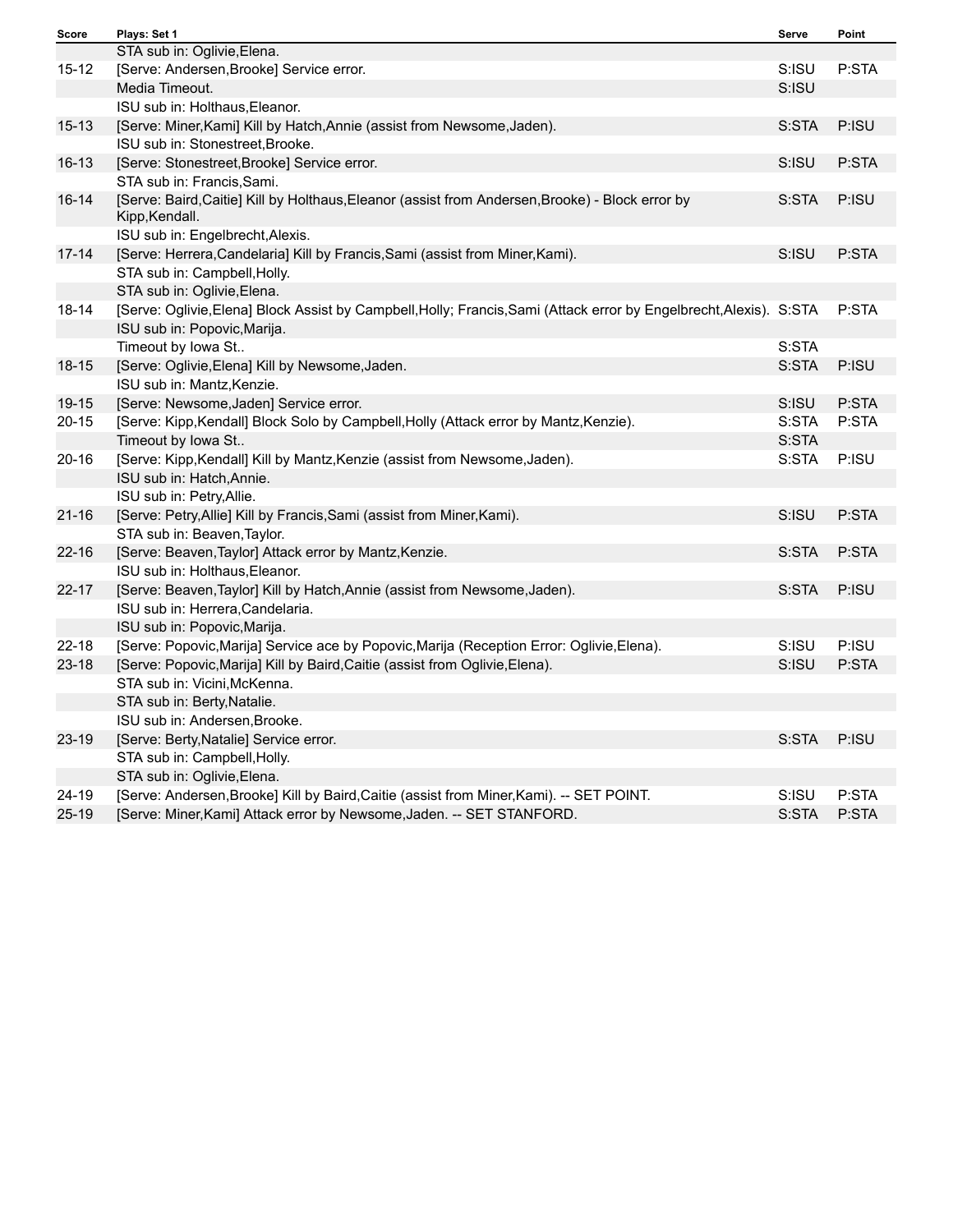### **Iowa State vs. Stanford Play-by-Play Summary (2nd set)**



| Score     | Plays: Set 2                                                                                                                               | Serve | Point |
|-----------|--------------------------------------------------------------------------------------------------------------------------------------------|-------|-------|
|           | Iowa St. starters: Mantz, Kenzie; Newsome, Jaden; Hatch, Annie; Petry, Allie; Engelbrecht, Alexis;<br>Popovic, Marija; Herrera, Candelaria |       |       |
|           | Stanford starters: Miner, Kami; Campbell, Holly; Beaven, Taylor; Oglivie, Elena; Kipp, Kendall;<br>Vicini, McKenna; Baird, Caitie          |       |       |
|           | STA sub in: Oglivie, Elena.                                                                                                                |       |       |
|           | ISU sub in: Popovic, Marija.                                                                                                               |       |       |
| $1-0$     | [Serve: Petry, Allie] Kill by Kipp, Kendall (assist from Miner, Kami).                                                                     | S:ISU | P:STA |
|           | STA sub in: Vicini, McKenna.                                                                                                               |       |       |
|           | STA sub in: Berty, Natalie.                                                                                                                |       |       |
| $1 - 1$   | [Serve: Berty, Natalie] Kill by Mantz, Kenzie (assist from Newsome, Jaden).                                                                | S:STA | P:ISU |
|           | ISU sub in: Herrera, Candelaria.                                                                                                           |       |       |
|           | ISU sub in: Popovic, Marija.                                                                                                               |       |       |
|           | STA sub in: Campbell, Holly.                                                                                                               |       |       |
|           | STA sub in: Oglivie, Elena.                                                                                                                |       |       |
| $1 - 2$   | [Serve: Popovic, Marija] Attack error by Vicini, McKenna.                                                                                  | S:ISU | P:ISU |
| $2 - 2$   | [Serve: Popovic, Marija] Kill by Baird, Caitie (assist from Miner, Kami).                                                                  | S:ISU | P:STA |
| $2 - 3$   | [Serve: Miner, Kami] Kill by Herrera, Candelaria (assist from Newsome, Jaden).                                                             | S:STA | P:ISU |
|           | ISU sub in: Andersen, Brooke.                                                                                                              |       |       |
| $2 - 4$   | [Serve: Andersen, Brooke] Attack error by Kipp, Kendall.                                                                                   | S:ISU | P:ISU |
| $3 - 4$   | [Serve: Andersen, Brooke] Attack error by Hatch, Annie.                                                                                    | S:ISU | P:STA |
|           | STA sub in: Francis, Sami.                                                                                                                 |       |       |
| $4 - 4$   | [Serve: Baird, Caitie] Kill by Kipp, Kendall (assist from Miner, Kami).                                                                    | S:STA | P:STA |
| $4 - 5$   | [Serve: Baird, Caitie] Block Solo by Herrera, Candelaria (Attack error by Vicini, McKenna).                                                | S:STA | P:ISU |
|           | ISU sub in: Stonestreet, Brooke.                                                                                                           |       |       |
|           | ISU sub in: Holthaus, Eleanor.                                                                                                             |       |       |
| $4-6$     | [Serve: Stonestreet, Brooke] Kill by Herrera, Candelaria (assist from Newsome, Jaden).                                                     | S:ISU | P:ISU |
| $5-6$     | [Serve: Stonestreet, Brooke] Kill by Kipp, Kendall (assist from Miner, Kami).                                                              | S:ISU | P:STA |
|           | STA sub in: Campbell, Holly.                                                                                                               |       |       |
|           | STA sub in: Oglivie, Elena.                                                                                                                |       |       |
| $6-6$     | [Serve: Oglivie, Elena] Service ace by Oglivie, Elena (Reception Error: Stonestreet, Brooke).                                              | S:STA | P:STA |
| $6 - 7$   | [Serve: Oglivie, Elena] Kill by Herrera, Candelaria (assist from Newsome, Jaden).                                                          | S:STA | P:ISU |
|           | ISU sub in: Engelbrecht, Alexis.                                                                                                           |       |       |
| $6 - 8$   | [Serve: Herrera, Candelaria] Attack error by Kipp, Kendall.                                                                                | S:ISU | P:ISU |
| $7 - 8$   | [Serve: Herrera, Candelaria] Block Assist by Campbell, Holly; Kipp, Kendall (Attack error by                                               | S:ISU | P:STA |
|           | Holthaus, Eleanor).                                                                                                                        |       |       |
|           | ISU sub in: Popovic, Marija.                                                                                                               |       |       |
| $8 - 8$   | [Serve: Kipp, Kendall] Block Solo by Campbell, Holly (Attack error by Andersen, Brooke).                                                   | S:STA | P:STA |
| $8-9$     | [Serve: Kipp, Kendall] Kill by Holthaus, Eleanor (assist from Newsome, Jaden).                                                             | S:STA | P:ISU |
|           | ISU sub in: Mantz, Kenzie.                                                                                                                 |       |       |
| $8 - 10$  | [Serve: Newsome, Jaden] Block Assist by Mantz, Kenzie; Engelbrecht, Alexis (Attack error by<br>Francis, Sami).                             | S:ISU | P:ISU |
| $8 - 11$  | [Serve: Newsome, Jaden] Block Assist by Engelbrecht, Alexis.                                                                               | S:ISU | P:ISU |
| $9 - 11$  | [Serve: Newsome, Jaden] Service error.                                                                                                     | S:ISU | P:STA |
|           | STA sub in: Beaven, Taylor.                                                                                                                |       |       |
| $10 - 11$ | [Serve: Beaven, Taylor] Kill by Baird, Caitie (assist from Miner, Kami).                                                                   | S:STA | P:STA |
| $10 - 12$ | [Serve: Beaven, Taylor] Kill by Holthaus, Eleanor (assist from Newsome, Jaden).                                                            | S:STA | P:ISU |
|           | ISU sub in: Hatch, Annie.                                                                                                                  |       |       |
|           | ISU sub in: Petry, Allie.                                                                                                                  |       |       |
| $10 - 13$ | [Serve: Petry, Allie] Service ace by Petry, Allie (Reception Error: Oglivie, Elena).                                                       | S:ISU | P:ISU |
| $10 - 14$ | [Serve: Petry, Allie] Attack error by Campbell, Holly.                                                                                     | S:ISU | P:ISU |
| $11 - 14$ | [Serve: Petry, Allie] Kill by Baird, Caitie (assist from Miner, Kami).                                                                     | S:ISU | P:STA |
|           | STA sub in: Berty, Natalie.                                                                                                                |       |       |
|           | STA sub in: Vicini, McKenna.                                                                                                               |       |       |
| $11 - 15$ | [Serve: Berty, Natalie] Kill by Engelbrecht, Alexis (assist from Newsome, Jaden).                                                          | S:STA | P:ISU |
|           | Media Timeout.                                                                                                                             | S:STA |       |
|           |                                                                                                                                            |       |       |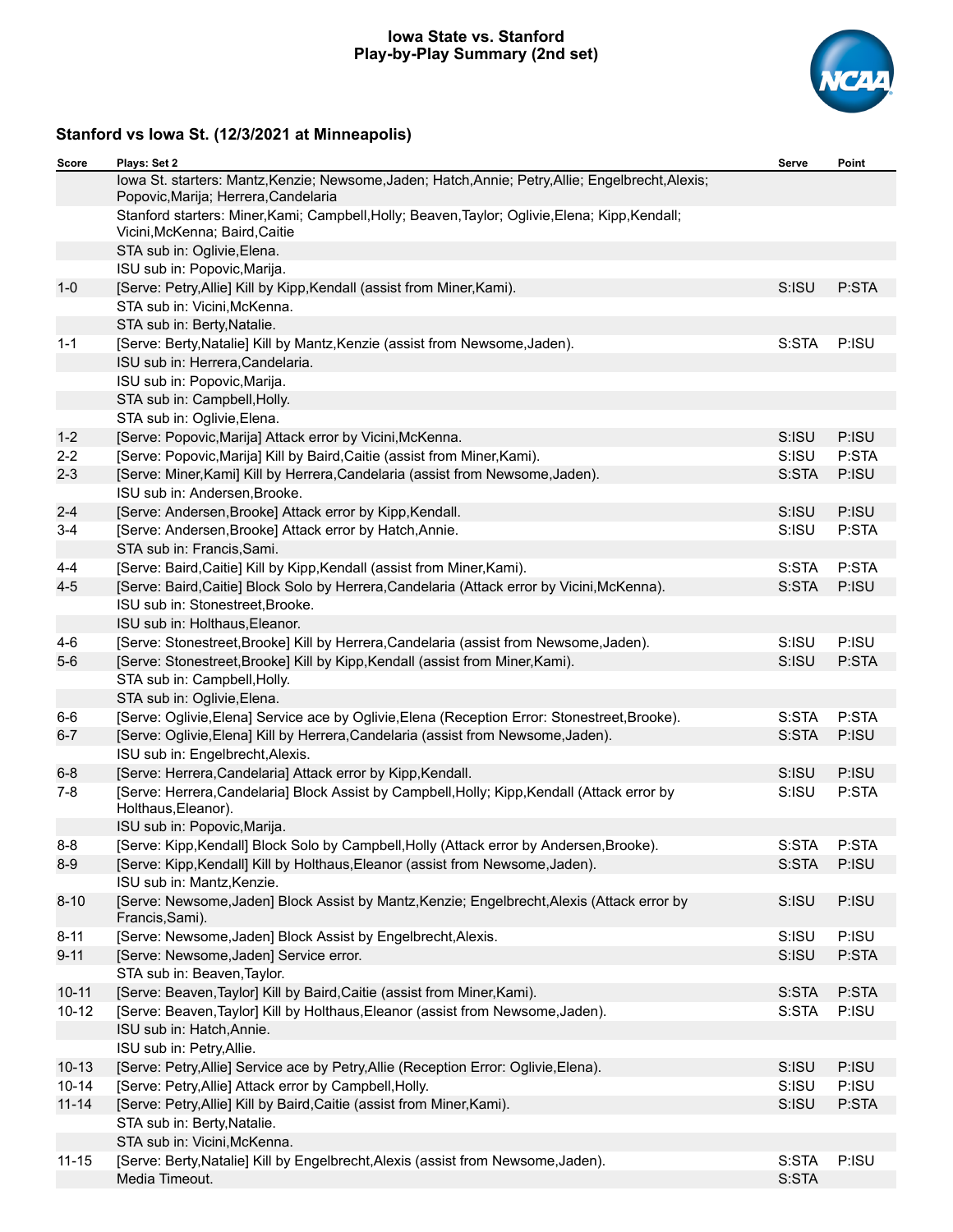| Score     | Plays: Set 2                                                                                  | Serve | Point |
|-----------|-----------------------------------------------------------------------------------------------|-------|-------|
|           | STA sub in: Campbell, Holly.                                                                  |       |       |
|           | STA sub in: Oglivie, Elena.                                                                   |       |       |
| $12 - 15$ | [Serve: Popovic, Marija] Kill by Kipp, Kendall (assist from Miner, Kami).                     | S:ISU | P:STA |
|           | ISU sub in: Andersen, Brooke.                                                                 |       |       |
| $13 - 15$ | [Serve: Miner, Kami] Kill by Kipp, Kendall (assist from Miner, Kami).                         | S:STA | P:STA |
| $14 - 15$ | [Serve: Miner, Kami] Kill by Baird, Caitie.                                                   | S:STA | P:STA |
|           | ISU sub in: Holthaus, Eleanor.                                                                |       |       |
| $14 - 16$ | [Serve: Miner, Kami] Kill by Hatch, Annie (assist from Newsome, Jaden).                       | S:STA | P:ISU |
| $15 - 16$ | [Serve: Andersen, Brooke] Kill by Baird, Caitie (assist from Miner, Kami).                    | S:ISU | P:STA |
|           | STA sub in: Francis, Sami.                                                                    |       |       |
| 15-17     | [Serve: Baird, Caitie] Attack error by Kipp, Kendall.                                         | S:STA | P:ISU |
|           | ISU sub in: Stonestreet, Brooke.                                                              |       |       |
| 16-17     | [Serve: Stonestreet, Brooke] Ball handling error by Newsome, Jaden.                           | S:ISU | P:STA |
|           | STA sub in: Campbell, Holly.                                                                  |       |       |
|           | STA sub in: Oglivie, Elena.                                                                   |       |       |
| $16 - 18$ | [Serve: Oglivie, Elena] Kill by Holthaus, Eleanor (assist from Newsome, Jaden).               | S:STA | P:ISU |
|           | ISU sub in: Engelbrecht, Alexis.                                                              |       |       |
| $17 - 18$ | [Serve: Herrera, Candelaria] Kill by Kipp, Kendall (assist from Miner, Kami).                 | S:ISU | P:STA |
|           | ISU sub in: Popovic, Marija.                                                                  |       |       |
| $18 - 18$ | [Serve: Kipp, Kendall] Kill by Baird, Caitie (assist from Miner, Kami).                       | S:STA | P:STA |
| 18-19     | [Serve: Kipp, Kendall] Kill by Holthaus, Eleanor (assist from Popovic, Marija).               | S:STA | P:ISU |
|           | ISU sub in: Mantz, Kenzie.                                                                    |       |       |
| 18-20     | [Serve: Newsome, Jaden] Kill by Holthaus, Eleanor (assist from Newsome, Jaden).               | S:ISU | P:ISU |
|           | Timeout by Stanford.                                                                          | S:ISU |       |
|           | ISU sub in: Herrera, Candelaria.                                                              |       |       |
| $18 - 21$ | [Serve: Newsome, Jaden] Attack error by Campbell, Holly.                                      | S:ISU | P:ISU |
| 19-21     | [Serve: Newsome, Jaden] Kill by Kipp, Kendall (assist from Miner, Kami).                      | S:ISU | P:STA |
|           | STA sub in: Beaven, Taylor.                                                                   |       |       |
| 19-22     | [Serve: Beaven, Taylor] Kill by Holthaus, Eleanor (assist from Newsome, Jaden).               | S:STA | P:ISU |
|           | ISU sub in: Hatch, Annie.                                                                     |       |       |
|           | ISU sub in: Petry, Allie.                                                                     |       |       |
| 20-22     | [Serve: Petry, Allie] Kill by Kipp, Kendall (assist from Miner, Kami).                        | S:ISU | P:STA |
|           | STA sub in: Berty, Natalie.                                                                   |       |       |
|           | STA sub in: Vicini, McKenna.                                                                  |       |       |
| 20-23     | [Serve: Berty, Natalie] Kill by Mantz, Kenzie (assist from Popovic, Marija).                  | S:STA | P:ISU |
|           | STA sub in: Oglivie, Elena.                                                                   |       |       |
|           | ISU sub in: Herrera, Candelaria.                                                              |       |       |
|           | ISU sub in: Popovic, Marija.                                                                  |       |       |
| 20-24     | [Serve: Popovic, Marija] Kill by Mantz, Kenzie (assist from Newsome, Jaden). -- SET POINT.    | S:ISU | P:ISU |
| $21 - 24$ | [Serve: Popovic, Marija] Kill by Baird, Caitie (assist from Oglivie, Elena). -- SET POINT.    | S:ISU | P:STA |
|           | ISU sub in: Andersen, Brooke.                                                                 |       |       |
| $22 - 24$ | [Serve: Miner, Kami] Kill by Kipp, Kendall (assist from Miner, Kami). -- SET POINT.           | S:STA | P:STA |
|           | Timeout by Iowa St                                                                            | S:STA |       |
|           | ISU sub in: Holthaus, Eleanor.                                                                |       |       |
| 23-24     | [Serve: Miner, Kami] Attack error by Hatch, Annie. -- SET POINT.                              | S:STA | P:STA |
| 23-25     | [Serve: Miner, Kami] Kill by Herrera, Candelaria (assist from Newsome, Jaden). -- SET IOWA ST | S:STA | P:ISU |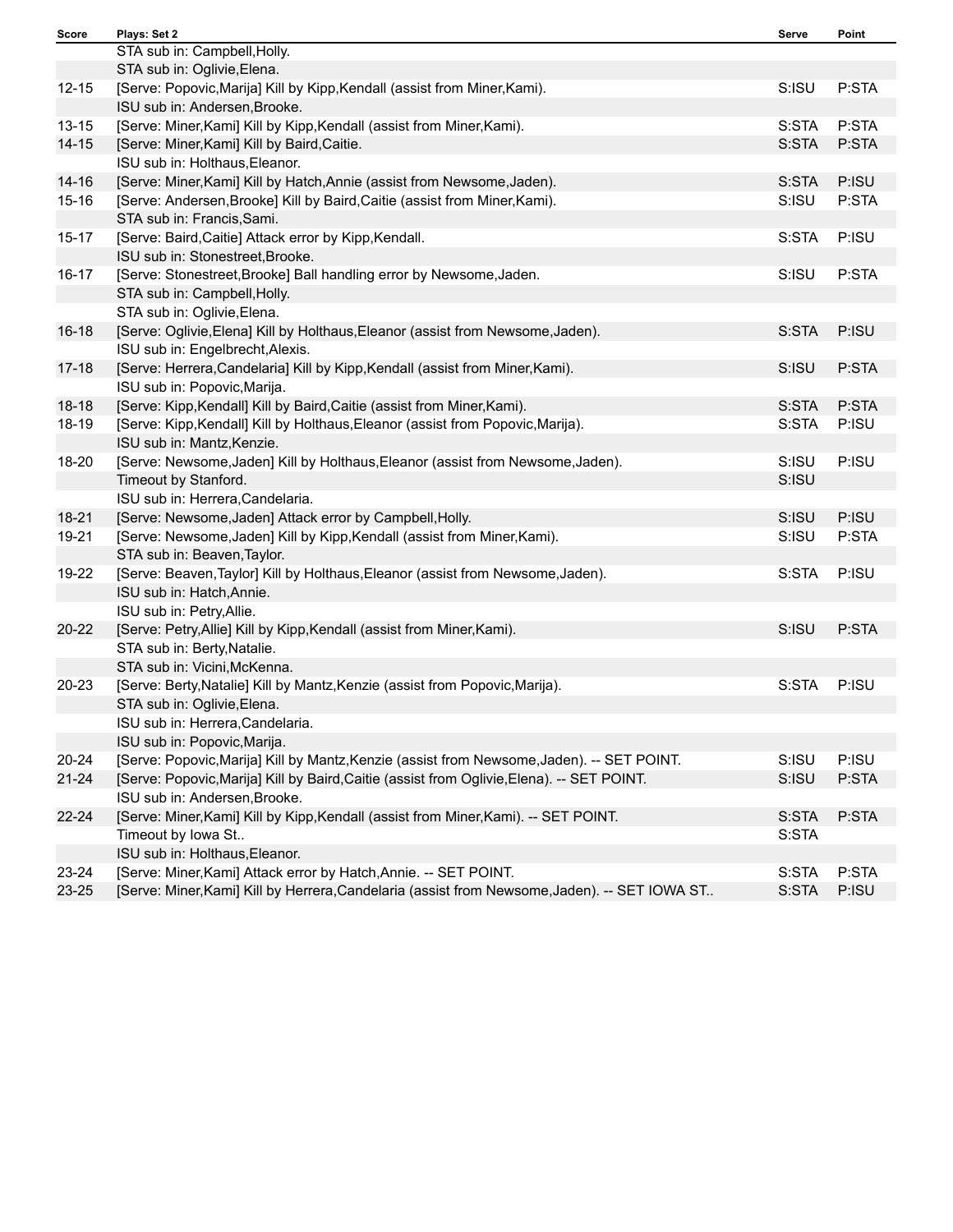### **Iowa State vs. Stanford Play-by-Play Summary (3rd set)**



| Score     | Plays: Set 3                                                                                                                                           | Serve | Point |
|-----------|--------------------------------------------------------------------------------------------------------------------------------------------------------|-------|-------|
|           | lowa St. starters: Mantz, Kenzie; Newsome, Jaden; Holthaus, Eleanor; Stonestreet, Brooke;<br>Engelbrecht, Alexis; Popovic, Marija; Herrera, Candelaria |       |       |
|           | Stanford starters: Miner, Kami; Campbell, Holly; Beaven, Taylor; Oglivie, Elena; Kipp, Kendall;<br>Vicini, McKenna; Baird, Caitie                      |       |       |
|           | ISU sub in: Popovic, Marija.                                                                                                                           |       |       |
|           | STA sub in: Oglivie, Elena.                                                                                                                            |       |       |
| $0 - 1$   | [Serve: Beaven, Taylor] Service error.                                                                                                                 | S:STA | P:ISU |
|           | ISU sub in: Hatch, Annie.                                                                                                                              |       |       |
|           | ISU sub in: Petry, Allie.                                                                                                                              |       |       |
| $1 - 1$   | [Serve: Petry, Allie] Kill by Campbell, Holly (assist from Miner, Kami).                                                                               | S:ISU | P:STA |
|           | STA sub in: Vicini, McKenna.                                                                                                                           |       |       |
|           | STA sub in: Lougeay, Alex.                                                                                                                             |       |       |
| $2 - 1$   | [Serve: Lougeay, Alex] Kill by Baird, Caitie (assist from Miner, Kami).                                                                                | S:STA | P:STA |
| $2 - 2$   | [Serve: Lougeay, Alex] Service error.                                                                                                                  | S:STA | P:ISU |
|           | STA sub in: Oglivie, Elena.                                                                                                                            |       |       |
|           | ISU sub in: Herrera, Candelaria.                                                                                                                       |       |       |
|           | ISU sub in: Popovic, Marija.                                                                                                                           |       |       |
| $2 - 3$   | [Serve: Popovic, Marija] Block Assist by Mantz, Kenzie; Herrera, Candelaria (Attack error by Baird, Caitie).                                           | S:ISU | P:ISU |
| $3 - 3$   | [Serve: Popovic, Marija] Kill by Vicini, McKenna (assist from Miner, Kami).                                                                            | S:ISU | P:STA |
| $3 - 4$   | [Serve: Miner, Kami] Block Assist by Hatch, Annie; Herrera, Candelaria (Attack error by Kipp, Kendall).                                                | S:STA | P:ISU |
|           | ISU sub in: Andersen, Brooke.                                                                                                                          |       |       |
| $4 - 4$   | [Serve: Andersen, Brooke] Kill by Baird, Caitie (assist from Miner, Kami).                                                                             | S:ISU | P:STA |
|           | STA sub in: Francis, Sami.                                                                                                                             |       |       |
| $5 - 4$   | [Serve: Baird, Caitie] Attack error by Hatch, Annie.                                                                                                   | S:STA | P:STA |
| $5-5$     | [Serve: Baird, Caitie] Kill by Herrera, Candelaria (assist from Newsome, Jaden).                                                                       | S:STA | P:ISU |
|           | ISU sub in: Stonestreet, Brooke.                                                                                                                       |       |       |
|           | ISU sub in: Holthaus, Eleanor.                                                                                                                         |       |       |
| 6-5       | [Serve: Stonestreet, Brooke] Service error.                                                                                                            | S:ISU | P:STA |
|           | STA sub in: Campbell, Holly.                                                                                                                           |       |       |
| $6-6$     | [Serve: Oglivie, Elena] Kill by Herrera, Candelaria (assist from Newsome, Jaden).                                                                      | S:STA | P:ISU |
|           | ISU sub in: Engelbrecht, Alexis.                                                                                                                       |       |       |
| 7-6       | [Serve: Herrera, Candelaria] Kill by Kipp, Kendall (assist from Miner, Kami).                                                                          | S:ISU | P:STA |
|           | ISU sub in: Popovic, Marija.                                                                                                                           |       |       |
| $7 - 7$   | [Serve: Kipp, Kendall] Kill by Andersen, Brooke (assist from Newsome, Jaden).                                                                          | S:STA | P:ISU |
|           | ISU sub in: Mantz, Kenzie.                                                                                                                             |       |       |
| $8 - 7$   | [Serve: Newsome, Jaden] Kill by Francis, Sami (assist from Miner, Kami).                                                                               | S:ISU | P:STA |
|           | STA sub in: Beaven, Taylor.                                                                                                                            |       |       |
| $8 - 8$   | [Serve: Beaven, Taylor] Kill by Holthaus, Eleanor (assist from Newsome, Jaden).                                                                        | S:STA | P:ISU |
|           | ISU sub in: Hatch, Annie.                                                                                                                              |       |       |
| $9-8$     | [Serve: Holthaus, Eleanor] Kill by Baird, Caitie (assist from Miner, Kami).                                                                            | S:ISU | P:STA |
|           | STA sub in: Lougeay, Alex.                                                                                                                             |       |       |
|           | STA sub in: Vicini, McKenna.                                                                                                                           |       |       |
|           | STA sub in: Lougeay, Alex.                                                                                                                             |       |       |
| $10-8$    | [Serve: Lougeay, Alex] Kill by Baird, Caitie (assist from Miner, Kami).                                                                                | S:STA | P:STA |
| $10-9$    | [Serve: Lougeay, Alex] Kill by Mantz, Kenzie (assist from Newsome, Jaden).                                                                             | S:STA | P:ISU |
|           | STA sub in: Oglivie, Elena.                                                                                                                            |       |       |
|           | ISU sub in: Herrera, Candelaria.                                                                                                                       |       |       |
|           | ISU sub in: Popovic, Marija.                                                                                                                           |       |       |
| $11-9$    | [Serve: Popovic, Marija] Kill by Miner, Kami (assist from Baird, Caitie).                                                                              | S:ISU | P:STA |
| $11 - 10$ | [Serve: Miner, Kami] Kill by Herrera, Candelaria (assist from Newsome, Jaden).                                                                         | S:STA | P:ISU |
|           | ISU sub in: Andersen, Brooke.                                                                                                                          |       |       |
| $12 - 10$ | [Serve: Andersen, Brooke] Service error.                                                                                                               | S:ISU | P:STA |
|           | STA sub in: Francis, Sami.                                                                                                                             |       |       |
| $12 - 11$ | [Serve: Baird, Caitie] Kill by Holthaus, Eleanor (assist from Newsome, Jaden).                                                                         | S:STA | P:ISU |
|           | ISU sub in: Stonestreet, Brooke.                                                                                                                       |       |       |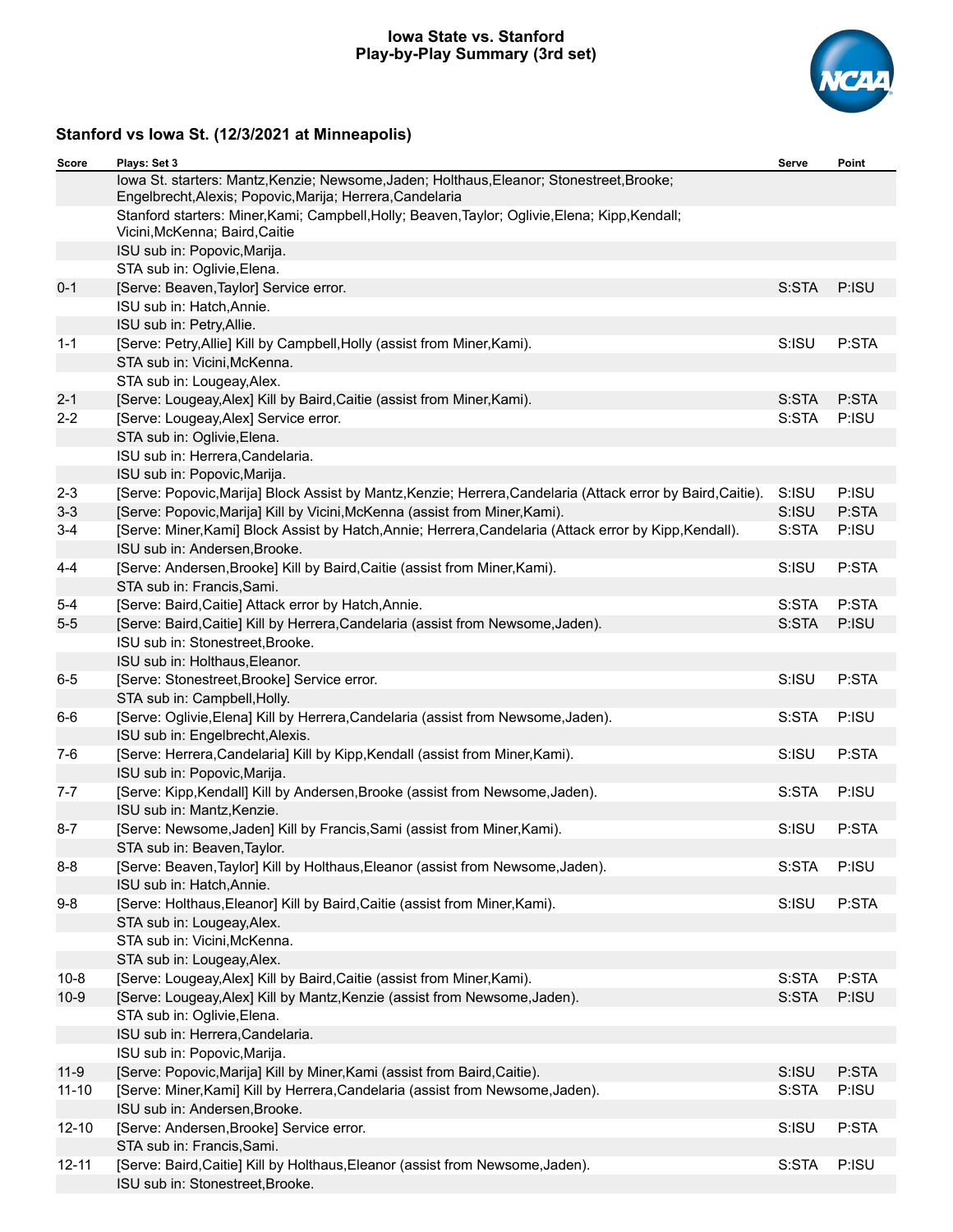| Score     | Plays: Set 3                                                                                                  | <b>Serve</b> | Point |
|-----------|---------------------------------------------------------------------------------------------------------------|--------------|-------|
| $13 - 11$ | [Serve: Stonestreet, Brooke] Service error.                                                                   | S:ISU        | P:STA |
|           | STA sub in: Campbell, Holly.                                                                                  |              |       |
| $13 - 12$ | [Serve: Oglivie, Elena] Kill by Herrera, Candelaria (assist from Newsome, Jaden).                             | S:STA        | P:ISU |
|           | ISU sub in: Engelbrecht, Alexis.                                                                              |              |       |
| $13 - 13$ | [Serve: Herrera, Candelaria] Kill by Engelbrecht, Alexis (assist from Newsome, Jaden).                        | S:ISU        | P:ISU |
| $14 - 13$ | [Serve: Herrera, Candelaria] Kill by Francis, Sami (assist from Miner, Kami).                                 | S:ISU        | P:STA |
|           | ISU sub in: Popovic, Marija.                                                                                  |              |       |
| $15 - 13$ | [Serve: Kipp, Kendall] Attack error by Holthaus, Eleanor.                                                     | S:STA        | P:STA |
|           | Media Timeout.                                                                                                | S:STA        |       |
| $16 - 13$ | [Serve: Kipp, Kendall] Kill by Francis, Sami (assist from Miner, Kami).                                       | S:STA        | P:STA |
| $17 - 13$ | [Serve: Kipp, Kendall] Attack error by Engelbrecht, Alexis.                                                   | S:STA        | P:STA |
|           | Timeout by Iowa St                                                                                            | S:STA        |       |
|           | ISU sub in: Rhodes, Avery.                                                                                    |              |       |
| $18 - 13$ | [Serve: Kipp, Kendall] Service ace by Kipp, Kendall (Reception Error: Stonestreet, Brooke).                   | S:STA        | P:STA |
| $18 - 14$ | [Serve: Kipp, Kendall] Kill by Rhodes, Avery (assist from Popovic, Marija).                                   | S:STA        | P:ISU |
|           | ISU sub in: Mantz, Kenzie.                                                                                    |              |       |
| $18 - 15$ | [Serve: Newsome, Jaden] Kill by Holthaus, Eleanor (assist from Popovic, Marija).                              | S:ISU        | P:ISU |
| $18 - 16$ | [Serve: Newsome, Jaden] Kill by Holthaus, Eleanor (assist from Popovic, Marija).                              | S:ISU        | P:ISU |
|           | Timeout by Stanford.                                                                                          | S:ISU        |       |
| $18 - 17$ | [Serve: Newsome, Jaden] Kill by Mantz, Kenzie (assist from Newsome, Jaden).                                   | S:ISU        | P:ISU |
| 19-17     | [Serve: Newsome, Jaden] Block Solo by Campbell, Holly (Attack error by Rhodes, Avery).                        | S:ISU        | P:STA |
|           | STA sub in: Beaven, Taylor.                                                                                   |              |       |
| $20 - 17$ | [Serve: Beaven, Taylor] Kill by Baird, Caitie (assist from Miner, Kami).                                      | S:STA        | P:STA |
|           | Timeout by Iowa St                                                                                            | S:STA        |       |
| $21 - 17$ | [Serve: Beaven, Taylor] Block Assist by Campbell, Holly; Baird, Caitie (Attack error by Holthaus, Eleanor).   | S:STA        | P:STA |
| $21 - 18$ | [Serve: Beaven, Taylor] Service error.                                                                        | S:STA        | P:ISU |
|           | ISU sub in: Hatch, Annie.                                                                                     |              |       |
| $22 - 18$ | [Serve: Holthaus, Eleanor] Kill by Baird, Caitie (assist from Miner, Kami).                                   | S:ISU        | P:STA |
|           | STA sub in: Lougeay, Alex.                                                                                    |              |       |
|           | STA sub in: Vicini, McKenna.                                                                                  |              |       |
|           | STA sub in: Lougeay, Alex.                                                                                    |              |       |
| $23 - 18$ | [Serve: Lougeay, Alex] Service ace by Lougeay, Alex (Reception Error: Popovic, Marija).                       | S:STA        | P:STA |
| 24-18     | [Serve: Lougeay, Alex] Block Assist by Vicini, McKenna; Baird, Caitie (Attack error by Mantz, Kenzie). --     | S:STA        | P:STA |
|           | SET POINT.                                                                                                    |              |       |
| $25 - 18$ | [Serve: Lougeay, Alex] Service ace by Lougeay, Alex (Reception Error: Holthaus, Eleanor). -- SET<br>STANFORD. | S:STA        | P:STA |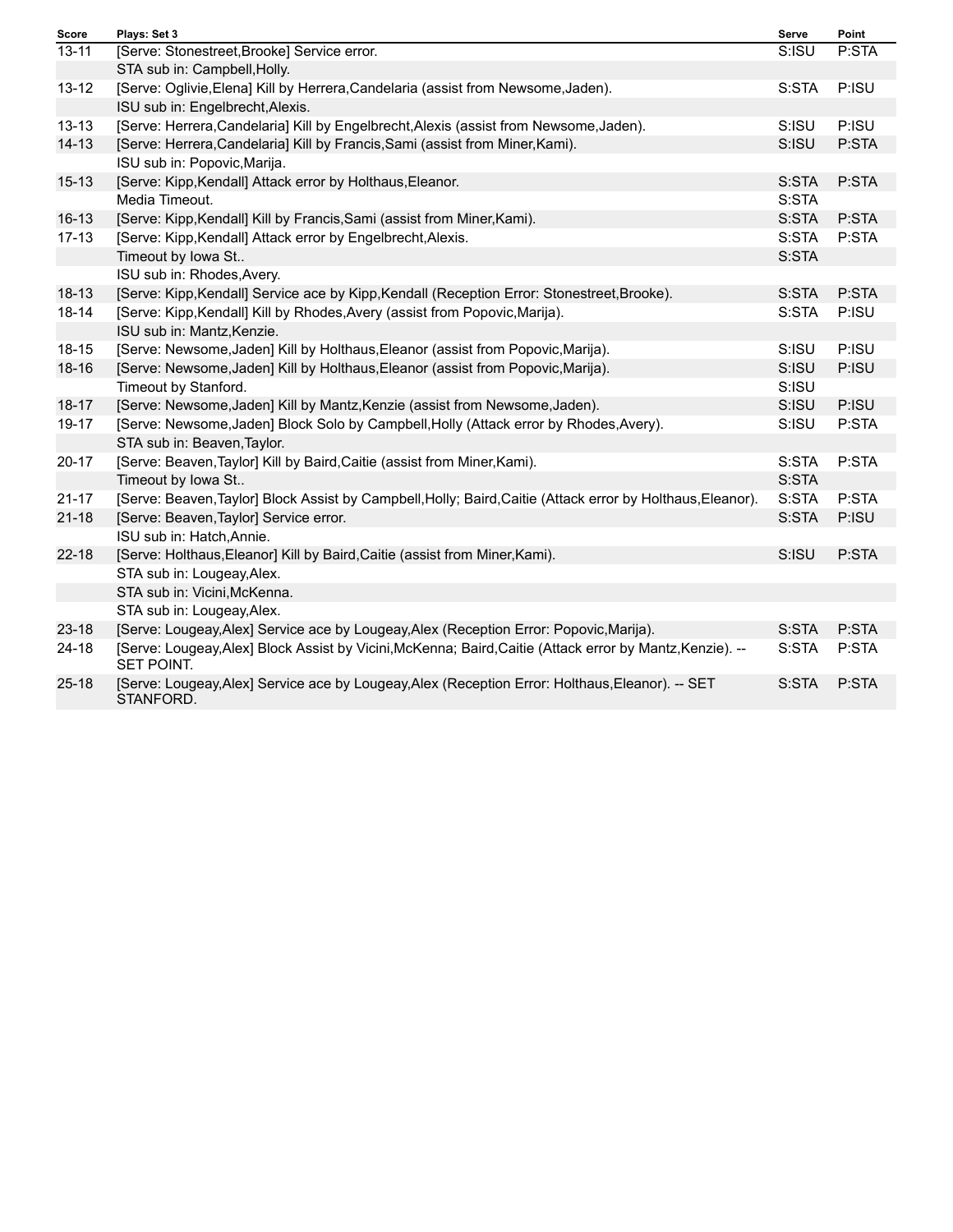### **Iowa State vs. Stanford Play-by-Play Summary (4th set)**



| Score     | Plays: Set 4                                                                                                                                    | Serve | Point |
|-----------|-------------------------------------------------------------------------------------------------------------------------------------------------|-------|-------|
|           | lowa St. starters: Mantz, Kenzie; Newsome, Jaden; Holthaus, Eleanor; Hatch, Annie; Engelbrecht, Alexis;<br>Popovic, Marija; Herrera, Candelaria |       |       |
|           | Stanford starters: Miner, Kami; Campbell, Holly; Beaven, Taylor; Oglivie, Elena; Kipp, Kendall;<br>Vicini, McKenna; Baird, Caitie               |       |       |
|           | STA sub in: Oglivie, Elena.                                                                                                                     |       |       |
|           | ISU sub in: Popovic, Marija.                                                                                                                    |       |       |
| $1-0$     | [Serve: Popovic, Marija] Kill by Campbell, Holly (assist from Miner, Kami).                                                                     | S:ISU | P:STA |
|           | STA sub in: Vicini, McKenna.                                                                                                                    |       |       |
|           | STA sub in: Lougeay, Alex.                                                                                                                      |       |       |
| $2 - 0$   | [Serve: Lougeay, Alex] Attack error by Herrera, Candelaria.                                                                                     | S:STA | P:STA |
|           | ISU sub in: Andersen, Brooke.                                                                                                                   |       |       |
| $2 - 1$   | [Serve: Lougeay, Alex] Kill by Hatch, Annie.                                                                                                    | S:STA | P:ISU |
| $2 - 2$   | [Serve: Andersen, Brooke] Kill by Herrera, Candelaria.                                                                                          | S:ISU | P:ISU |
| $3-2$     | [Serve: Andersen, Brooke] Kill by Kipp, Kendall (assist from Miner, Kami).                                                                      | S:ISU | P:STA |
| $3 - 3$   | [Serve: Miner, Kami] Kill by Herrera, Candelaria (assist from Newsome, Jaden).                                                                  | S:STA | P:ISU |
|           | ISU sub in: Stonestreet, Brooke.                                                                                                                |       |       |
|           | STA sub in: Oglivie, Elena.                                                                                                                     |       |       |
| $4 - 3$   | [Serve: Stonestreet, Brooke] Service error.                                                                                                     | S:ISU | P:STA |
|           | STA sub in: Francis, Sami.                                                                                                                      |       |       |
| $5-3$     | [Serve: Baird, Caitie] Service ace by Baird, Caitie (Reception Error: Stonestreet, Brooke).                                                     | S:STA | P:STA |
| $6 - 3$   | [Serve: Baird, Caitie] Block Assist by Vicini, McKenna; Francis, Sami (Attack error by Herrera, Candelaria).                                    | S:STA | P:STA |
| 6-4       | [Serve: Baird, Caitie] Service error.                                                                                                           | S:STA | P:ISU |
|           | ISU sub in: Engelbrecht, Alexis.                                                                                                                |       |       |
| 7-4       | [Serve: Herrera, Candelaria] Service error.                                                                                                     | S:ISU | P:STA |
|           | STA sub in: Campbell, Holly.                                                                                                                    |       |       |
| $7-5$     | [Serve: Oglivie, Elena] Kill by Holthaus, Eleanor (assist from Newsome, Jaden).                                                                 | S:STA | P:ISU |
|           | ISU sub in: Popovic, Marija.                                                                                                                    |       |       |
|           | ISU sub in: Mantz, Kenzie.                                                                                                                      |       |       |
| $8 - 5$   | [Serve: Newsome, Jaden] Kill by Francis, Sami (assist from Miner, Kami).                                                                        | S:ISU | P:STA |
| $8-6$     | [Serve: Kipp, Kendall] Service error.                                                                                                           | S:STA | P:ISU |
|           | ISU sub in: Hatch, Annie.                                                                                                                       |       |       |
| $9-6$     | [Serve: Holthaus, Eleanor] Kill by Francis, Sami (assist from Miner, Kami).                                                                     | S:ISU | P:STA |
|           | STA sub in: Beaven, Taylor.                                                                                                                     |       |       |
| $9 - 7$   | [Serve: Beaven, Taylor] Service error.                                                                                                          | S:STA | P:ISU |
|           | ISU sub in: Herrera, Candelaria.                                                                                                                |       |       |
|           | ISU sub in: Popovic, Marija.                                                                                                                    |       |       |
| $10 - 7$  | [Serve: Popovic, Marija] Block Assist by Miner, Kami; Campbell, Holly (Attack error by Hatch, Annie).                                           | S:ISU | P:STA |
|           | STA sub in: Lougeay, Alex.                                                                                                                      |       |       |
|           | STA sub in: Vicini, McKenna.                                                                                                                    |       |       |
|           | STA sub in: Lougeay, Alex.                                                                                                                      |       |       |
| $11 - 7$  | [Serve: Lougeay, Alex] Block Solo by Vicini, McKenna (Attack error by Herrera, Candelaria).                                                     | S:STA | P:STA |
|           | Timeout by Iowa St                                                                                                                              | S:STA |       |
|           | ISU sub in: Andersen, Brooke.                                                                                                                   |       |       |
| $11 - 8$  | [Serve: Lougeay, Alex] Kill by Andersen, Brooke (assist from Newsome, Jaden).                                                                   | S:STA | P:ISU |
|           | STA sub in: Oglivie, Elena.                                                                                                                     |       |       |
| $12 - 8$  | [Serve: Andersen, Brooke] Kill by Baird, Caitie (assist from Miner, Kami).                                                                      | S:ISU | P:STA |
| $13 - 8$  | [Serve: Miner, Kami] Kill by Kipp, Kendall (assist from Miner, Kami).                                                                           | S:STA | P:STA |
| $13-9$    | [Serve: Miner, Kami] Kill by Andersen, Brooke (assist from Newsome, Jaden).                                                                     | S:STA | P:ISU |
|           | ISU sub in: Stonestreet, Brooke.                                                                                                                |       |       |
| $14-9$    | [Serve: Stonestreet, Brooke] Kill by Kipp, Kendall (assist from Miner, Kami).                                                                   | S:ISU | P:STA |
|           | STA sub in: Francis, Sami.                                                                                                                      |       |       |
| $14 - 10$ | [Serve: Baird, Caitie] Kill by Herrera, Candelaria (assist from Newsome, Jaden).<br>ISU sub in: Engelbrecht, Alexis.                            | S:STA | P:ISU |
|           | ISU sub in: Heidemann, Addi.                                                                                                                    |       |       |
| $15 - 10$ | [Serve: Heidemann, Addi] Kill by Francis, Sami (assist from Miner, Kami).                                                                       | S:ISU | P:STA |
|           |                                                                                                                                                 |       |       |